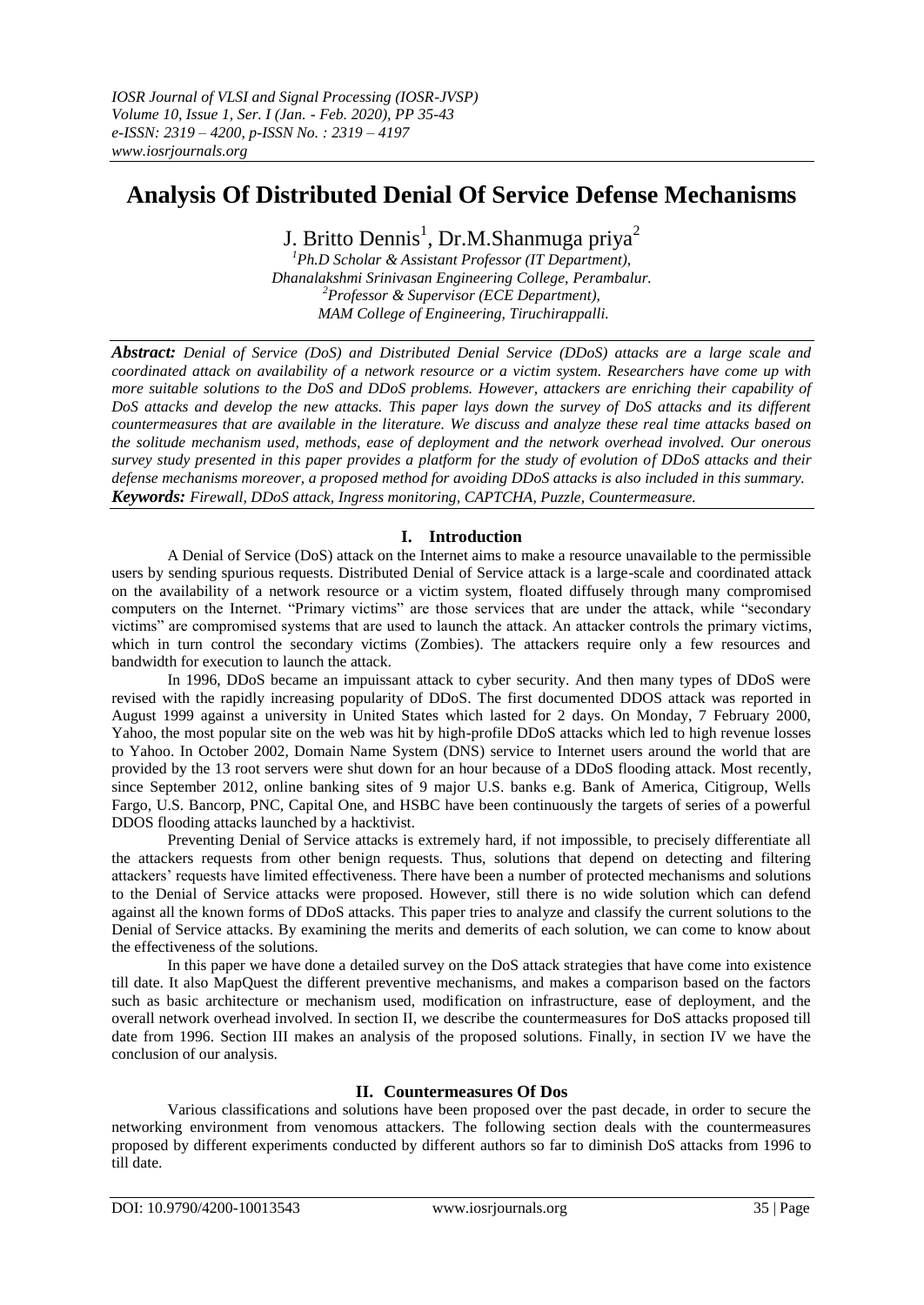# *A. Firewall Based Mechanisms*

Firewall was the basic means of protection for all types of network based attacks, until the year of 1996. Rule sets are followed by a Firewall to allow or deny protocols, ports or IP addresses. Firewalls were also used to diminish DoS attacks, which have been explained below.

# *1) TCP SYN Flooding Attack and the FireWall-1 SYNDefender (1996)*

Firewall is proposed as a solution [1] to prevent denial of service attacks based on more secure packet forwarding Syndefender defends against the TCP SYN flood attacks by interrupting all SYN packets and mediating the connection attempts before they reach the operating system. Syndefender helps to prevent the target host from becoming flooded by unresolved connection attempts, which causes the operating system and the host, stop receiving new connections. As a result, the host system is effectively isolated from the SYN flood attack.

# *B. Filtering Mechanism*

This category of solutions addresses the core of the problem by limiting the amount of traffic presented to target and it requires some set of rules to filtering the packets. In ingress filtering, it assures that incoming packets are essentially from the networks from which they claim to originate.

# *1) Network Ingress Filtering (1998)*

Ingress traffic filtering technique is used to describe a simple, effective, and straightforward method [3] to prohibit DoS attacks which use forged IP addresses to be propagated behind an Internet Service Provider's (ISP) aggregation point. This type of filtering method does absolutely nothing to protect against flooding attacks which originate from valid prefixes (IP addresses), it will prohibit an attacker within the originating network from launching an attack of this nature using forged source addresses that do not conform to ingress filtering rules.

# *C. Overlay Networks*

Overlay networks are used to design secure communication services among application sites of a geographically distributed control system against DoS attack. Nodes in the network are connected by virtual or logical links, each of which corresponds to a path, perhaps through many physical links, in the underlying network.

# *1) Center Track: An IP Overlay Network for Tracking DoS Floods (2000)*

Overlay network of Center Track [5], consisting of IP tunnels or other connections that are used to selectively reroute fascinating datagrams directly from edge routers to special tracking routers. The tracking routers, or associated sniffers, can easily regulate the ingress edge router by perceiving from which tunnel the datagrams arrive. The datagrams can be observed, then dropped or forwarded to the appropriate egress point.

# 2) *SOS: Secure Overlay Services (2002)*

This architecture is designed by a combination of secure overlay tunneling, routing via consistent hashing, and filtering specifically to support for emergency services [7]. The effect of attack is reduced by performing intensive filtering and introducing randomness and anonymity into the architecture.

# *3) An Overlay Protection Layer against Denial-of-Service Attacks (2008)*

This paper assists a new architecture namely overlay protection layer that proactively prevents application sites from DoS attacks. The key point is to hide application locations behind an overlay (proxy) network [13]. Application sites have the capability to hide their IP addresses, by preventing DoS attacks, which depend on knowledge of fatality IP address. As a result attackers cannot easily trace and locate the application sites to launch attacks.

# *D. Active Monitoring*

Active monitoring involves injecting test traffic (TCP/IP traffic) onto a network and monitoring the flow of that traffic. It can watch for particular conditions to arise and react appropriately.

# *1) Active Ingress Monitoring (AIM): An Intrusion Isolation Scheme in Active Networks (2001)*

The source address spoofing denial of service attacks remain the most powerful threat in the Internet. This paper employs the method of Active Ingress Monitoring (AIM), to effectively insulate DoS attacks that use randomly forged source IP addresses [6] by effectively detecting and identifying interference in an active networks environment.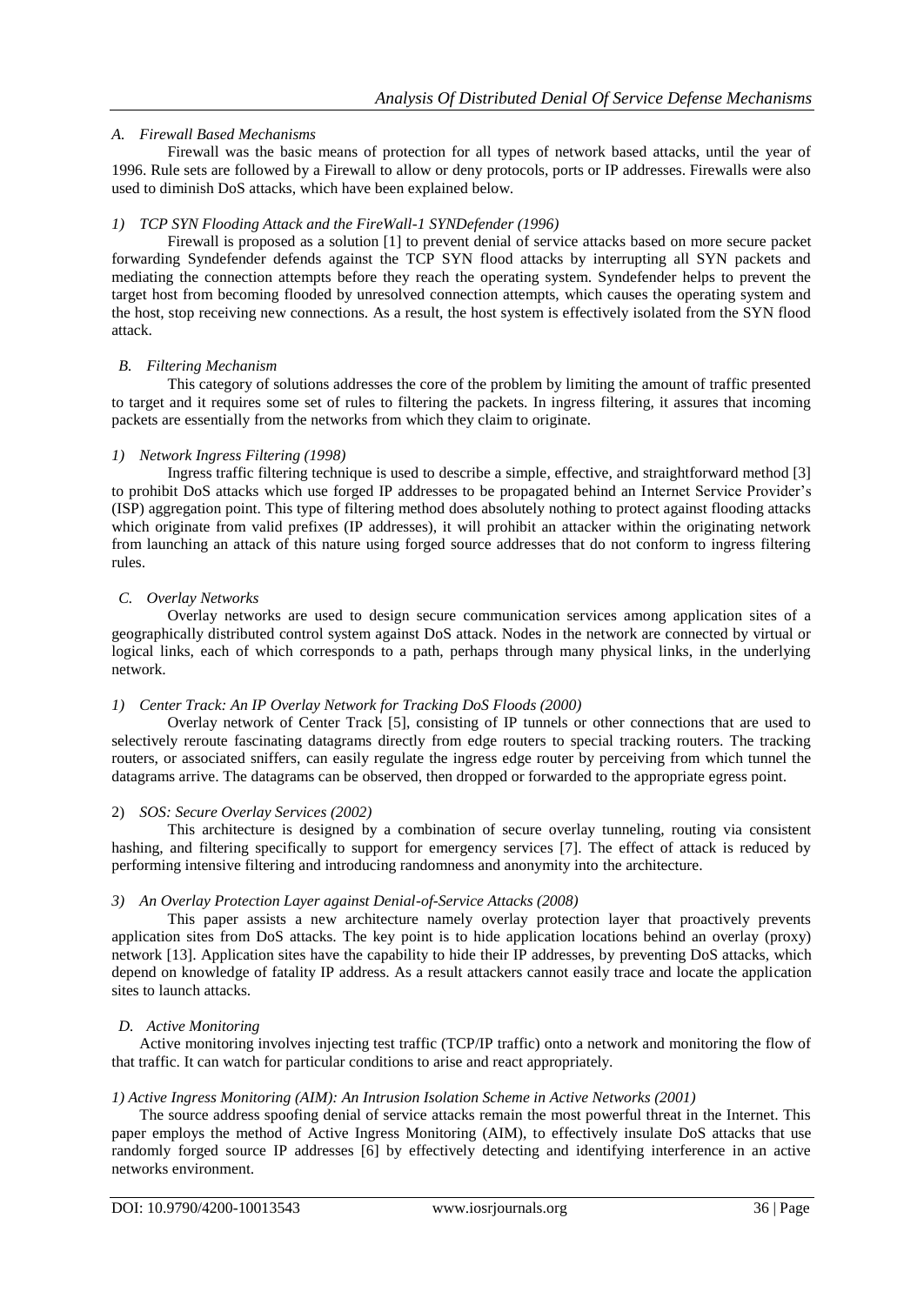# E. *Capability Based Approaches*

Capability based security mechanisms are used to mitigate denial of service attacks. Capabilities or tokens are used for authentication purposes and also to classify between an authentic and an attacker.

# *1) Preventing Internet Denial-of-Service with Capabilities (2003)*

This paper proposes a new approach to preventing and limiting Denial of Service attack (DoS) by restriction on the exchange of information without prior permission from the target. This architecture demands [8], that the nodes must first get "permission to send" from the destination; a receiver provides tokens, or capabilities, to those senders whose traffic it agrees to accept. Then senders can include these tokens in packets. Thus only those packets with the tokens are permitted to pass the network.

# *2) Portcullis: Protecting Connection Setup from Denial-of-Capability Attacks (2007)*

This approach offers a strong protection for Denial-of-Capability (DoC) attack, which thwarts new capability-setup packets from reaching the destination, restricts the value of these systems [12]. Portcullis used to diminish DoC attacks by allotting scarce link bandwidth for connection establishment packets based on *percomputation* fairness. This approach ensures that a valid sender can establish a capability with high probability regardless of an attacker's resources or strategy and that no system can recover on our guarantee.

# *3) Using Web-Referral Architectures to Mitigate Denial-of-Service Threats (2010)*

WRAPS [15], permits a client to attain greater privilege to access web service by assigning to it a secret fictitious URL called privilege URL with a capability token entrenched in part of the IP and port number fields. Through that URL, the client can establish a privileged channel with that website (target website) even in the existence of flooding attacks. A website offers a client a privileged URL if the client is referred by one of the site's trusted neighbors, or is otherwise qualified by the site's policies that are used to identify valued clients. A qualified client will be readdressed to the privilege URL generated automatically using that client's identity, service information, and a server secret.

# *F.CAPTCHA Based Mechanism*

CAPTCHA stands for Completely Automated Public Turing test to differentiate robots from humans. CAPTCHA is a distorted letters or image containing short text, to prevent automated relocation blogs and forums and it can be used to avoid spam mails.

# *1) Image Flip CAPTCHA (2009)*

CAPTCHA is an efficient defensive mechanism of DoS attacks. It is an automated test that humans can pass, but current computer programs can't pass: any program that has high success over a CAPTCHA can be used to solve an unsolved Artificial Intelligence (AI) problem [14]. A Human Interaction Proof (HIP) like Completely Automated Public Turing test to tell Computers and Humans Apart (CAPTCHA) offers a way to make such a distinction. Reverse Turing test of CAPTCHA is used by Web service providers to secure human interaction assumed services from Web bots.

# *2) GeoCAPTCHA - A Novel Personalized CAPTCHA Using Geographic Concept to Defend Against 3rd Party Human Attack (2012)*

This paper introduces a new CAPTCHA scheme namely GeoCAPTCHA, which exploits the personalized contents such as geographical information to thwart the  $3<sup>rd</sup>$  party human attack [18]. GeoCAPTCHA is a personalized image-based CAPTCHA, which is used to recognize and insulate human from robots. This scheme is good to be used to prevent automatic programming attacks and defend against third-party human attacks.

# *3) A new avatar dynamic image based CAPTCHA service on cloud for mobile devices (2014)*

CAPTCHAs are used as one of the guaranteed technology in cyber security. This paper proposes a new solution called an image-based avatar CAPTCHA for mobile devices. Users correctly identify the visually distorted human faces embedded in a complex background without selecting any non-human avatar face [20]. CAPTCHA is generated on cloud, so that it improves efficiency and reduces response time for use to authenticate as human.

# *G.Puzzle-Based Mechanisms*

Puzzle-based defense mechanisms were tried to correct the imbalance between the costs to the attacker for generating a bogus request and cost to the server for processing a request by demanding a computation or memory access, in the form of a puzzle solution, from each client.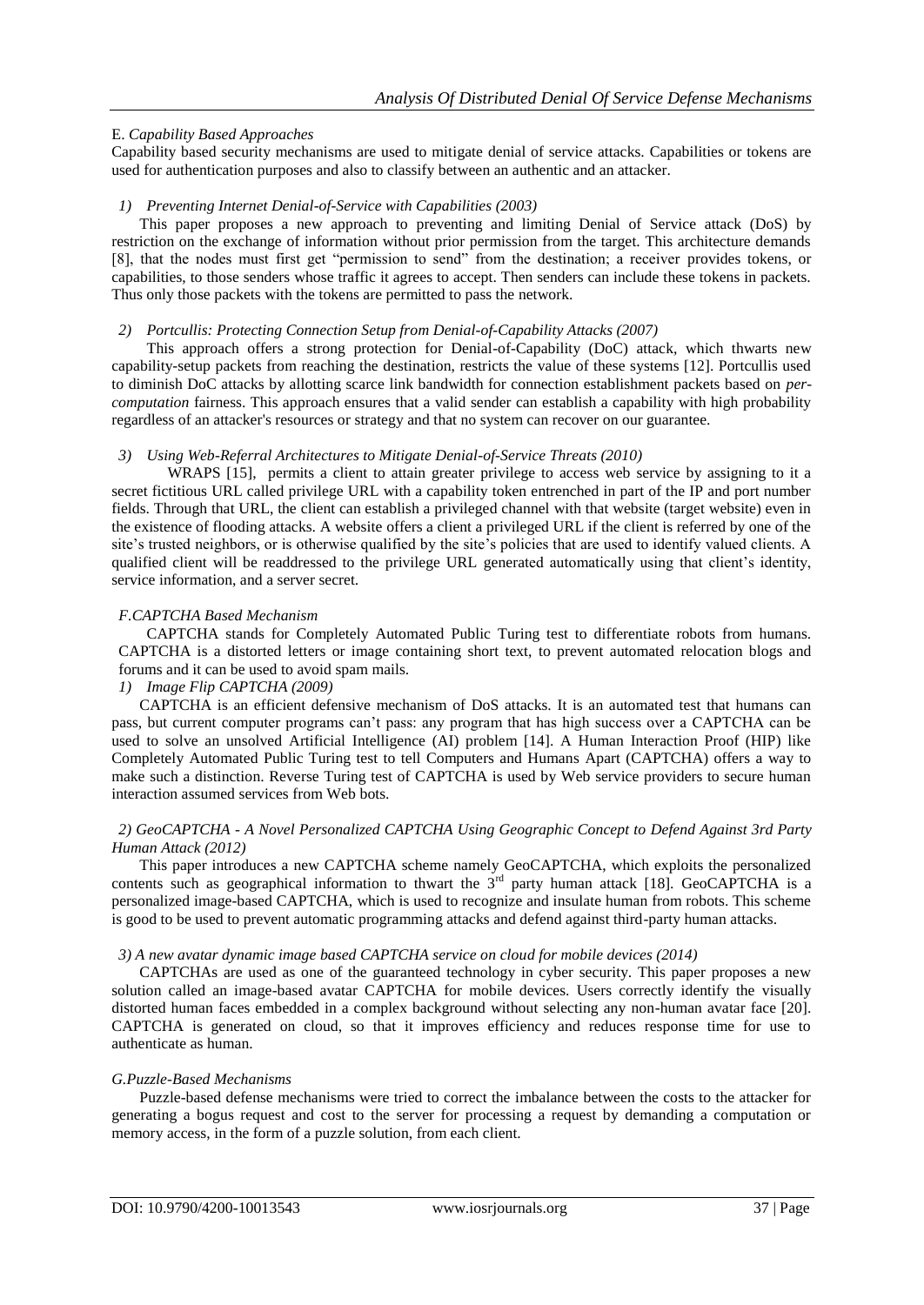# *1) The Design and Implementation of Network Puzzles (2005)*

This paper proposes a client puzzle at IP layer, which allows any device inside the network to push load back onto those it is servicing [10]. Network layer puzzles can be applied to all traffic from spiteful clients, making it possible to prevent against arbitrary attacks. As a result network puzzles are used to mitigate the DoS attacks by slow down the flooding and port scanning activity.

# *2) Non-Parallelizable and Non-Interactive Client Puzzles from Modular Square Roots (2011)*

This paper proposes a novel scheme for client puzzles which rely on the computation of square roots modulo a prime. Using this scheme solution of the puzzle cannot be obtained faster than scheduled by distributing the puzzle to multiple machines or CPU core [16]. This scheme provides polynomial granularity and compact solution and verification function against DoS attacks. This is not always true; it fails in the case of CPU-GPU integration.

# *3) Rate Limiting Client Puzzle Schemes for Denial-of-Service Mitigation(2013)*

This paper introduces a novel mechanism called leaky bucket rate limiting queue to puzzle difficulty according to a queue delay. By rate limiting, the numbers of incoming requests were used to prevent the server overloading [19]. As a result, attackers had to spend expensive time to solve harder puzzle which reduces their rate of prosperous attacks.

# *4) Software Puzzle: A Countermeasure to Resource-Inflated Denial-of-Service Attacks (2015)*

This paper introduces a novel architecture for a client puzzle called as software puzzle. Algorithm of the puzzle is randomly generated only after the client request is arrived at the server side [21]. Software puzzle prevents the DoS attack by ensuring that 1) an attacker must need a significant effort to translate CPU functions to GPU functions and 2) An attacker is unable to predict the implementation to solve the puzzle in advance.

#### H. *Network layer based mechanisms*

Here we present recent mechanisms deployed on network layer.

#### *1. Detection Based on Self- Similarity (2010)*

Analysis on various incoming traffic patterns has led to a conclusion that most of the attacks have a selfsimilar nature [22]. The models thus developed helps in identifying changes in the energy levels which in turn helps in the detection of the malicious packet flow. Backtracking at each affected router locates the attacker and helps in distinguishing normal TCP flow from the attack flow.

# *2) SAP (Shrew Attack Protection)(2010)*

Shrew Attack Protection is a protection method, rather than a detection method. Each flow is analyzed to identify the drop rate of them. A fair preset threshold is compared with the estimated drop rate, and if it is found severe, then such packets are given higher priority for transmission .As a result, their drop rate is probabilistically reduced. So even if a DoS attack occurs the impact of that attack on legitimate users is reduced [29].

# *3) Deficit Round Robin (DRR) algorithm(2010)*

If an average packet length is known ahead, ordinary round robin will be effective, in case of different packet sizes. The major issue with traditional round robin service is that packets from different classes can have different sizes. DRR assigns a quantum of service to each class in each round .This technique tries to serve packets from each class on a per round

basis [24]. Drawback of this approach is that it is a destination based defense mechanism and hence a network resource gets inflated prior to detection.

# *4) Software based mechanism(2011)*

A light weight software based method that compares average traffic per timeslot with traffic in the current time slot. If traffic in current time slot is greater than the target average traffic per time slot, then the processing is continued. If timeouts in that timeslot is twice the number of discarded packets and no. of discarded packets is greater than threshold, then also the normal processing is carried out. If inter arrival time is reduced, the flow is detected to be a DoS attack [23].

# *5) Robust RED (RRED)(2012)*

RRED was developed focusing on enhancing the TCP throughput during a DoS attack. RRED is applied to incoming flows to detect and filter out attack packets before a normal RED algorithm is applied [26]. These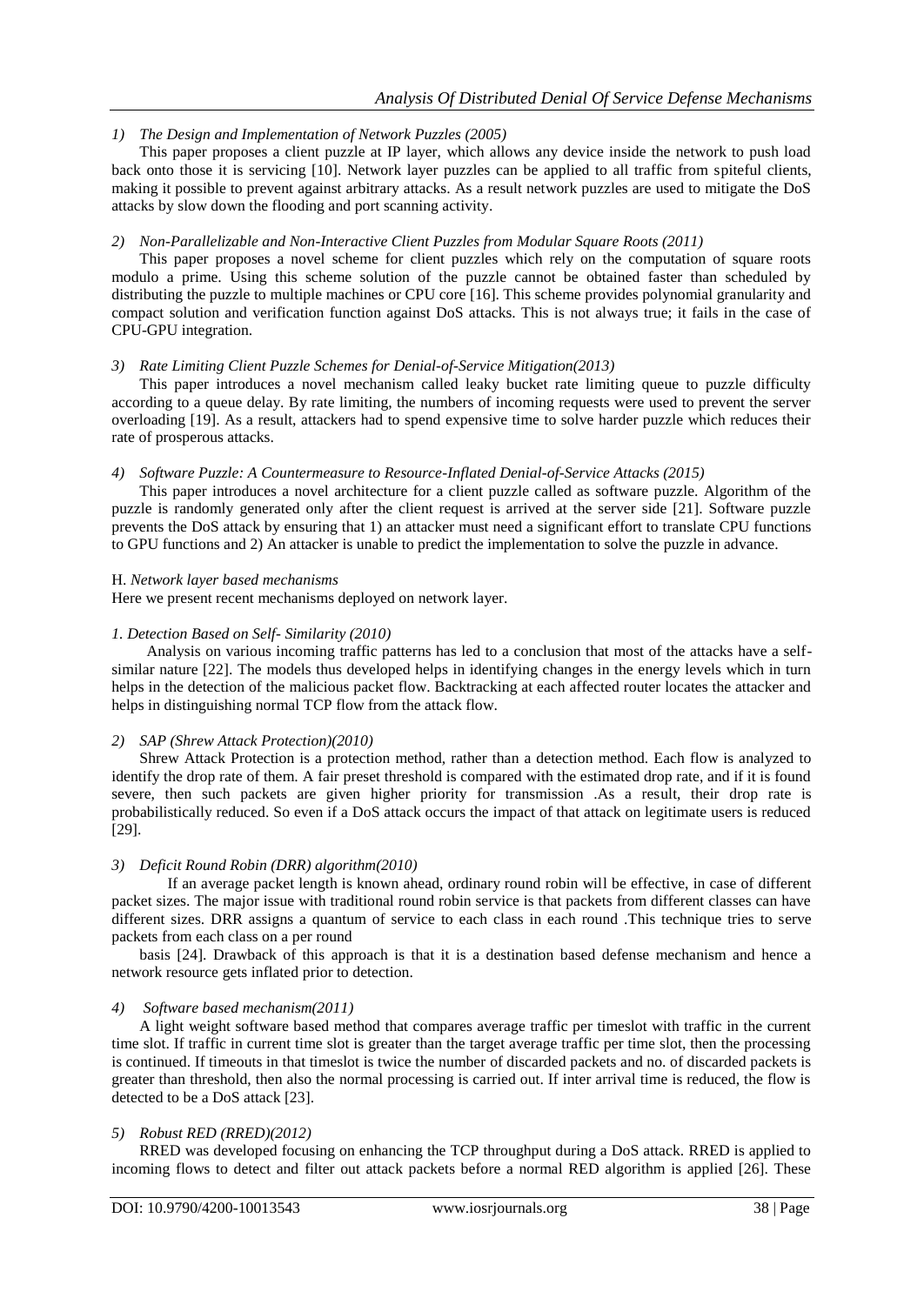approach emphases on performance of TCP flows. Hence the performance of this system with UDP flows is unpredictable.

# *6) EBDT: An DoS attack detection method based on EWMA(2012)*

EBDT is an anomaly detection mechanism which has lower missing report and higher false positive rate than the misuse detection. Based on the TCP traffic abnormal characteristics produced by DoS attack on network flow EBDT is deployed. Exponential Weighted Move Average (EWMA) algorithm is used to analyze TCP traffic. EBDT is a two-step procedure including sampling and statistical of TCP traffic, and attack judgment [25]. According to researches, EBDT failed to provide considerable attack detection precision.

# *7) Multiple Sampling Averaging Based on Missing Sampling (MSABMS)(2012)*

This approach is used to detect DoS attacks based on the model of small signal [27]. A statistics on the packets are taken within 30 s with the sampling interval of 10 ms (3000 sampling points in total), and the statistical results are compared with a threshold for identifying the DoS attacks. An Eigen value estimating matrix is established to estimate the attack period after the detection of DoS attacks. Major issues with this approach includes: (i) increase of network bandwidth and network scale reduces the accuracy and the efficiency of entropy calculation (ii) lower detection rate, and higher false positive rate and higher false negative rate. (iii) Higher computational complexity.

# *8) MultiFractal Detrended Fluctuation Analysis (MF-DFA) (2015)*

This mechanism explores the change in terms of multifractal characteristics over a small scale of network traffic caused by DoS attacks. Using wavelet analysis, the singularity and bursty of network traffic under DoS attacks are estimated through Holder exponent. The difference values (D-value) of Holder exponent of network traffic between normal and under DoS attack situations are identified. The D-value is used as the basis to determine DoS attacks. A detection threshold is set

based on the statistical results. Comparison of D-value with detection threshold confirms DoS attack [28].

# *9) LAAEM: A Method to Enhance LDoS Attack (2016)*

This LAAEM (LDOS attack ability for enhancing method) contrivance explains TCP's retransmission timeout mechanism can be oppressed by using spitefully chosen low-rate attack flow to make TCP throughput plunge to a very low rate. LDoS attacks will debase the performance of web traffic, TCP services and condense TCP throughput to zero. Based on LDoS, bots multiplexing in multi-targets attack circumstances is anticipated, and then nearby the LDoS attack ability attractive method. In simulation, the method shows good performance and malleability, it can enhance attack ability efficiently under assortment of interrelated parameters. With this method, the assailant may use a small botnet to origin very great destruction which only large botnet can cause by habitual method.[29]

# H. *Other Solutions*

Here we present other solutions that use mechanisms apart from the ones listed above.

# *1) A Defense against address spoofing using Active Networks (1997)*

This paper presents active networks as a defense against DoS attacks. Active networks afford an increased computational power within the network itself [2]. Here, filter is built that can be dynamically organized to filter out duplicate packets within the network. ANTS is an active network toolkit were assist to build and maintain active network applications.

# *1) Defending Against Denial of Service Attacks in Scout (1999)*

This paper describes a two-dimensional architecture [4] for defending against denial of service attacks. In one dimension, the architecture accounts for all resources consumed by each I/O path in the system and this accounting mechanism is implemented by Scout operating system. In the second dimension, different modules that define each path can be configured in separate protection domains. The resulting system is called the Escort protects against resource based denial of service attacks. This paper describes the Escort architecture and its implementation in Scout, and reports a collection of experiments that measure the costs and benefits of using Escort to protect a web server from denial of service attacks.

# *2) SIFF: A Stateless Internet Flow Filter to Mitigate DDoS Flooding (2004)*

This paper assists a Stateless Internet Flow Filter (SIFF) to allow an end-host to selectively stop individual flows from reaching its network, without any of the common inference [9]. The network traffic can be divided into two classes, privileged (prioritized packets subject to recipient control) and unprivileged (legacy traffic). Privileged channels are established through a capability exchange handshake. Capabilities are dynamic and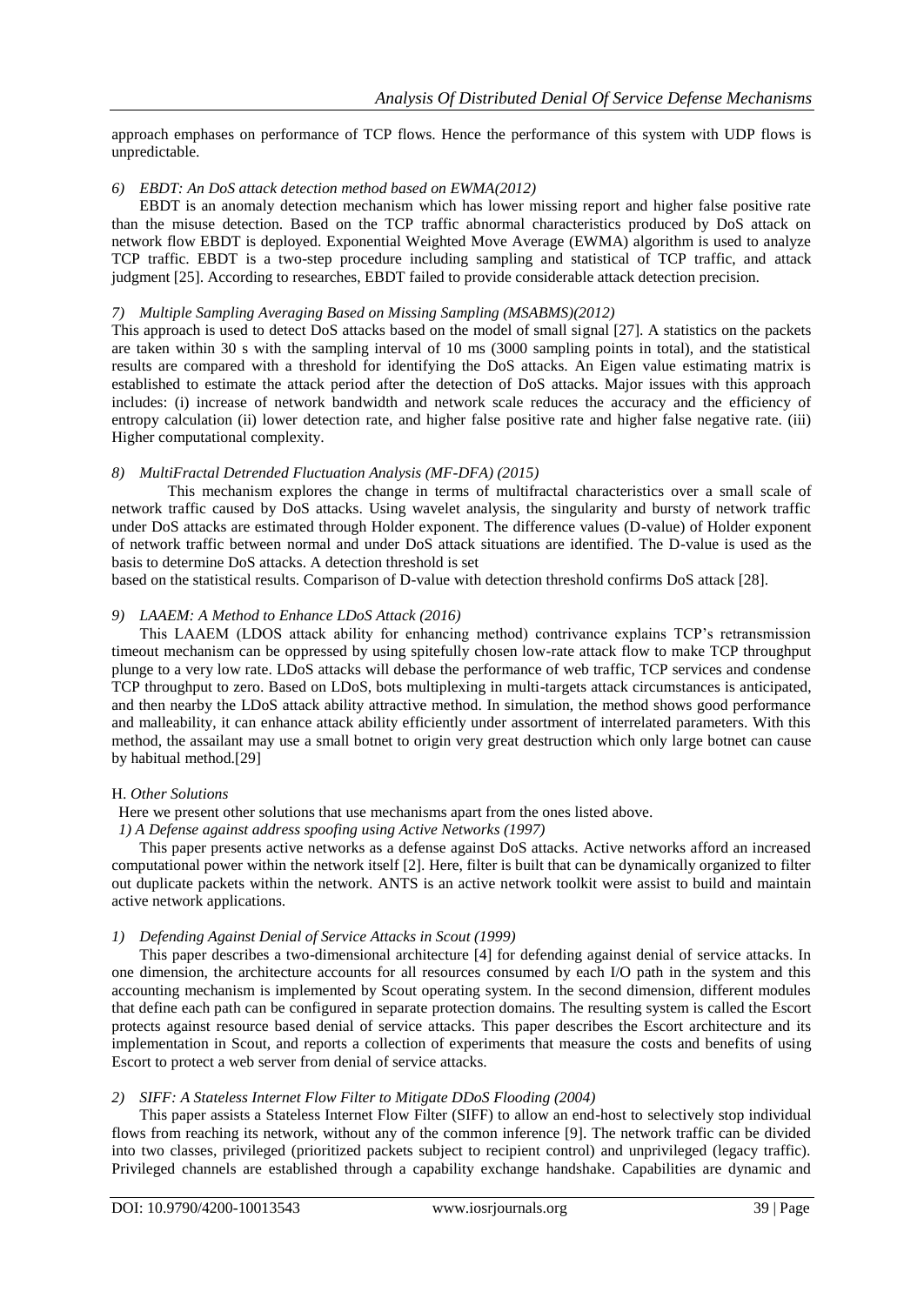verified by the routers in the network, and can be quashed by quenching update messages to an aberrant host. SIFF is transparent to legacy clients and servers, but only updated host will relish the benefits of it. Both the filtering and the capability mechanisms are involved in mitigation of DoS attacks.

# *3) Eagle Eyes: Protocol Independent Packet Marking Scheme to Filter Attack Packets and Reduce Collateral Damage During Flooding Based DoS and DDoS Attacks (2012)*

This paper propose a novel packet marking mechanism [17], which mitigates the Denial of service attacks by filtering and also reducing collateral damage significantly by selectively dropping attack packets based on its packet mark. Fingerprint of the path in each packet used to identify the attack packets coming from various source even in case of IP spoofing

#### *4) DDoS Defense by Offense (2006)*

This paper presents the design, implementation, experimental evaluation and analysis [11], a protection against application level distributed denial-of-service (DDoS), in which attackers cripple a server by sending legitimate-looking requests that consume computational resources. Under the various conditions, offended server encourages all clients, resources permitting, to automatically send higher volumes of traffic. Here, an attacked server gives a client service only after it pays in some currency. Ex., CPU or memory cycles and the evidence of payment is the solution to a computational puzzle. In this way DoS is controlled.

# **III. Comparative Analysis**

Here we focus the key discoveries which provide solutions to the problem of DoS over the past 19 years. Table I gives a comparison among various popular DDOS tools, based on the basic architecture used, the isolation mechanism used to isolate the legitimate traffic or the level where the isolation is done, the ease of deployment and the overall network overhead involved.

# *Phase 1: Early 90's to 2000*

Internet services are unexpectedly busted or denied by DoS attacks, and it was originated suddenly in early 90's. But, this ultimately came to a virtual standstill in the mid 90's due to the sound effects of DoS attacks. Thus during this phase, resistance against DoS attacks was done with the aid of firewalls. But as the strength of DoS attacks enlarged and leads to DDoS attacks. In the end of 90's, Number of monitoring agents were introduced to monitor the network. An agent can collect communication control information and it can sentry for certain conditions to arise and react appropriately. We can derive from the table that in this phase, solutions proposed for firewalls and active monitoring as their basic architecture was easy or fairly moderate to deploy and involved a low and moderate overhead. The end of this phase also leads to the evolution of filtering techniques.

# *A. Phase 2: 2000 to 2005*

The 1<sup>st</sup> phase countermeasures were still inadequate to defend a DDoS attack and the need for proactive and reactive mechanism was crucial. In this phase, overlay network approaches were used to defend the DDoS attacks. Overlay networks involved selective overlay nodes that form a protection perimeter over the network that needs to be secured. These approaches had some kind of packet marking schemes; it also had moderate deployment properties. The overhead involved varies depending on the isolation mechanism used.

# *B. Phase 3:2005 to 2010*

In this phase, capability based mechanisms are used to diminish DoS/DDoS attacks. Defense based on network capabilities supports fundamental changes to the Internet, so that senders must get explicit authorization from the receiver before they are allowed to exchange the data. Here, filtering technique was also used to mitigate the denial of service attacks by some set of filter rules. The network overhead involved basically is low in this phase whereas the deployment might be complex at times due to the usage of an integrated architecture of previously proposed mechanisms.

# *C. Phase 4: 2010 to 2013*

This is the most important landmark in the journey to mitigate DoS attacks, because in this period more number of solutions was proposed to meet the crack in security of both the application level and the network level. In application level, with infer of the table CAPTCHAs were used to defend against DoS attacks. And puzzles were introduced in order to precisely raise the cost of using a service, through computation (client puzzles). In order to overcome network level attacks, an integrated architecture of filtering techniques with capabilities were used to identify and differentiate between legitimate and the bad traffic. The ease of deployment and overhead involved varies on the isolation mechanisms used. Most of these approaches require memory to hold predetermined models for comparison. Techniques with higher processing complexities were also deployed focusing on packet lengths, inter-arrival time, protocol etc.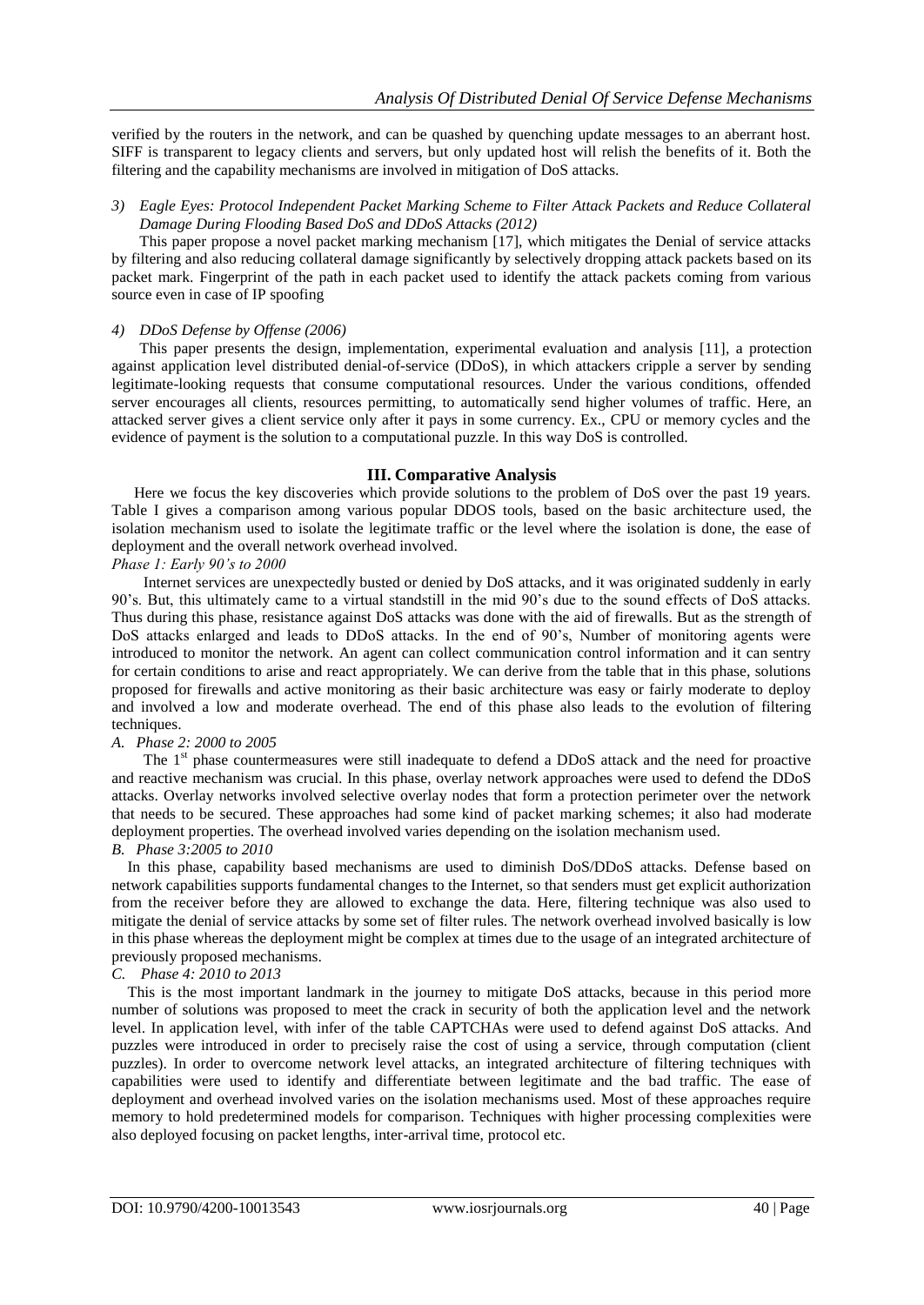# *D. Phase 5: 2013 to 2016*

The fifth phase portrays a clearer picture of a solution to the problem of DoS attacks. Unlike the previous phases, where the problem of DoS was solved by a central entity having control of the overall mechanism, here the process of mitigating DoS becomes distributed. In case of the application level protection, CAPTCHAs are made more complex from ordinary text recognition to complex image recognition CAPTCHAs. Client puzzles become weakened by fast puzzle solving techniques or using built-in GPUs. However hackers inflate their capability of DoS attack year-by-year. Software puzzle is a promising technique to mitigate DoS attacks by making attackers unable to prepare an implementation to solve the puzzles in advance using randomly generated algorithms. These algorithms can be any of the conventional cryptographic algorithms. During this phase, appreciable advancements evolved in network layer based DoS/DDoS detection. The characteristic of the traffic is subjected to analysis and efficient backtracking along with it, provided better detection of malicious sources. The ease of deployment, less processing overheads and memory management favors these approaches in the present network scenario. Denial of service attacks mainly focus on the application layer rather than other layers. In recent years, Internet has faced many problems on the application level and many solutions are proposed for application level DoS attacks. Software puzzle became an efficient technique to reduce the GPU inflated DoS attacks by making attackers unable to predict the puzzle solution or spend much time to translate CPU functions to relevant GPU functions, such that translation cannot be done in real time. From this study, it is concluded that a software puzzle is a promising mechanism to mitigate the DoS/DDoS attacks. Thus in future, the rounds in the algorithms, which are used to generate the puzzles, are shuffled to enhance the defense of DoS attacks.

| Year | Paper                                                                                                 | <b>Authors</b>                                                                                   | <b>Basic</b><br>Architecture/M<br>echanism                          | <b>Isolation</b><br><b>Mechanism</b>                                                                | <b>Ease of</b><br>deploymen<br>t | overhea<br>d |
|------|-------------------------------------------------------------------------------------------------------|--------------------------------------------------------------------------------------------------|---------------------------------------------------------------------|-----------------------------------------------------------------------------------------------------|----------------------------------|--------------|
| 1996 | TCP SYN Flooding Attack<br>and the Firewall-<br>SYNDefender [1]                                       | Mary L. Bailey, Burra<br>Gopal, Michael A.<br>Pagels, Larry L. Peterson,<br>Prasenjit Sarkar     | Firewall                                                            | IP Level, Access<br>Control List                                                                    | Moderate                         | Low          |
| 1997 | A Defense against address<br>spoofing using Active<br>Networks <sup>[2]</sup>                         | Van c Van                                                                                        | Active networks                                                     | Selective filtering                                                                                 | Easy                             | Moderat<br>e |
| 1998 | Network Ingress Filtering [3]                                                                         | P. Ferguson.                                                                                     | Filtering<br>Mechanism                                              | IP Level, Filtering                                                                                 | High                             | Moderat<br>e |
| 1999 | Defending Against Denial of<br>Service Attacks in Scout [4]                                           | Oliver Spats check, Larry<br>L. Peterson                                                         | <b>Escort security</b><br>architecture                              | End-to-end resource<br>accounting                                                                   | Moderate                         | Moderat<br>e |
| 2000 | Center Track: An IP Overlay<br>Network for Tracking DoS<br>Floods $[5]$                               | <b>Robert Stone</b>                                                                              | Overlay<br><b>Networks</b>                                          | Hop by hop central<br>tracking system                                                               | Moderate                         | Moderat<br>e |
| 2001 | <b>Active Ingress Monitoring</b><br>(AIM): An Intrusion Isolation<br>Scheme in Active Networks<br>[6] | Gitae Kim and Tony<br>Bogovic                                                                    | Active<br>monitoring                                                | Active Ingress<br>Monitoring                                                                        | Moderate                         | Moderat<br>e |
| 2002 | SOS: Secure Overlay<br>Services[7]                                                                    | Angelos D. Keromytis,<br>Vishal Misra, Dan<br>Rubenstein                                         | Overlay network                                                     | Secret destination.<br>IP level                                                                     | High                             | High         |
| 2003 | Preventing Internet Denial-of-<br>Service with Capabilities [8]                                       | Tom Anderson, Timothy<br>Roscoe, David Wetherall                                                 | Capability<br>approach                                              | Dynamic filtering                                                                                   | Less                             | Moderat<br>e |
| 2004 | <b>SIFF: Stateless Internet Flow</b><br>Filter to Mitigate DDoS<br>Flooding [9]                       | Abraham Yaar, Adrian<br>Perrig, Dawn Song                                                        | Filtering<br>mechanism &<br>capability<br>Mechanism                 | IP Level, Packet<br>marking & path<br>identification                                                | Moderat<br>e                     | High         |
| 2005 | The Design and<br>Implementation of Network<br>Puzzles[10]                                            | Wu-chang Feng Ed<br>Kaiser Wu-chi Feng<br>Antoine Luu                                            | Network puzzle<br>scheme                                            | Hint-based hash-<br>reversal                                                                        | High                             | Low          |
| 2006 | DDoS Defense by Offense<br>$[11]$                                                                     | Michael Walsh, Mythili<br>Vutukuru, Hari<br>Balakrishnan, David<br>Karger, and Scott<br>Shenkery | Speak-up a<br>currency scheme                                       | Application level,<br>CAPTCHA,<br>Capability                                                        | Moderate                         | Moderat<br>e |
| 2007 | Portcullis: Protecting<br>Connection Setup from<br>Denial-of-Capability Attacks<br>$[12]$             | Bryan Parno, Dan<br>Wendlandt, Elaine Shi,<br>Adrian Perrig, Bruce<br>Maggs, Yih-Chun Hu         | Anti-denial of<br>Capability (DoC)<br>approach,<br>Capability based | Scarce link<br>bandwidth<br>allocation,<br>computational<br>proofs of work<br>(puzzles), capability | High                             | High         |
| 2008 | An Overlay Protection Layer                                                                           | Hakem Beitollahi, Geert                                                                          | Overlay network                                                     | Location hiding                                                                                     | Moderate                         | Moderat      |

**Table I:** Comparison of DoS Defense Mechanisms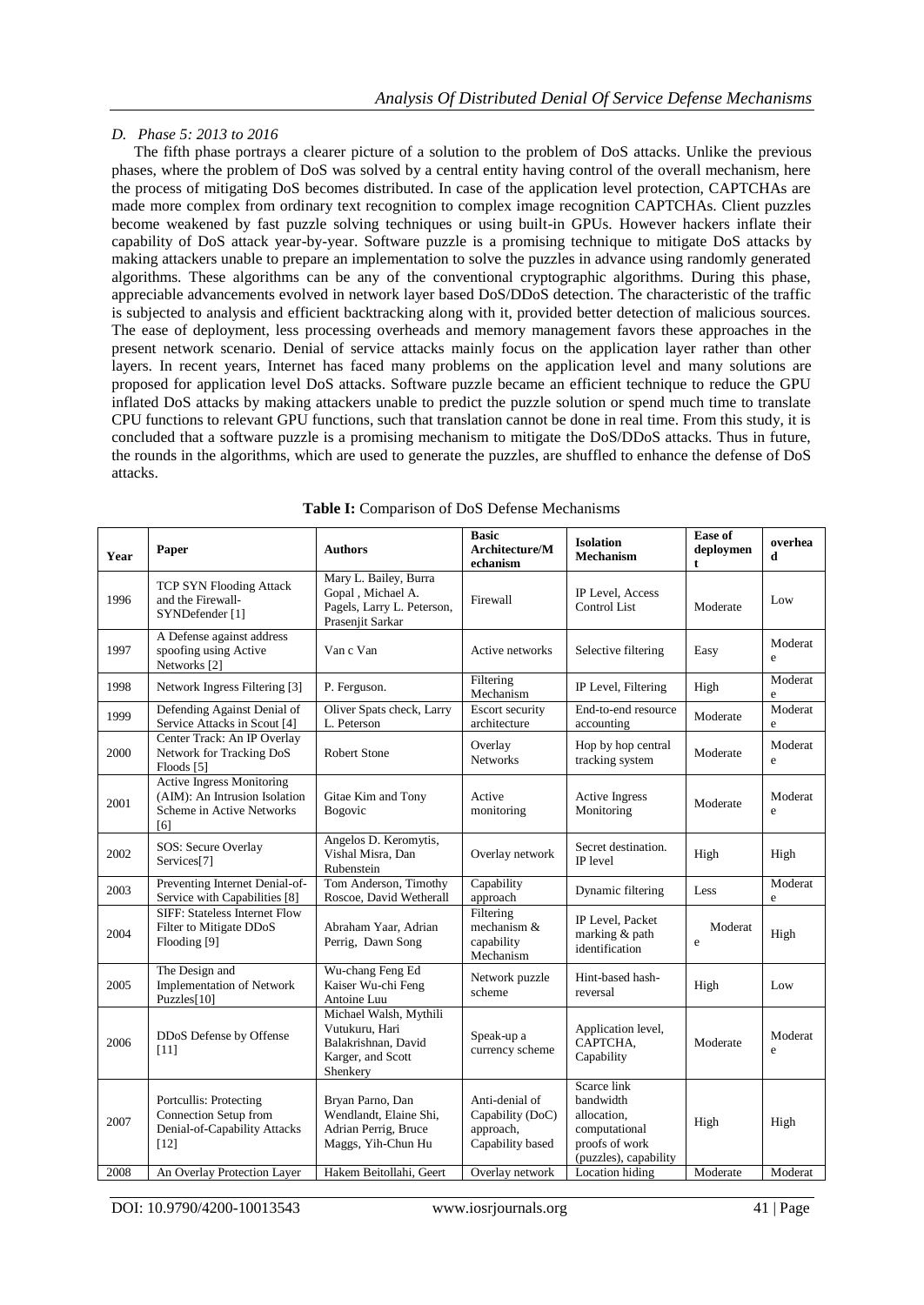|      | against Denial-of-Service<br>Attacks [13]                                                                                                                                                   | Deconinck, Katholieke<br>Universiteit Leuven                                        |                                                   | technique                                               |          | e            |
|------|---------------------------------------------------------------------------------------------------------------------------------------------------------------------------------------------|-------------------------------------------------------------------------------------|---------------------------------------------------|---------------------------------------------------------|----------|--------------|
| 2009 | Image Flip CAPTCHA[14]                                                                                                                                                                      | M. Tariq Banday, Nisar<br>A. Shah                                                   | Image<br><b>CAPTCHAs</b>                          | Application level,<br><b>CAPTCHA</b> with<br>sub images | Easy     | Low          |
| 2010 | <b>Using Web-Referral</b><br>Architectures to Mitigate<br>Denial-of-Service Threats<br>$[15]$                                                                                               | XiaoFeng Wang, Michael<br>K. Reiter                                                 | Web referral<br>architecture                      | capability based<br>approach,<br>(tokens)               | Easy     | Low          |
|      | The Taming of The Shrew:<br>Mitigating Low-Rate TCP-<br>Targeted Attack [29]                                                                                                                | Chia-Wei Chang,<br>Seungjoon Lee, Bill Lin<br>and Jia Wang                          | Drop rate<br>monitoring<br>method                 | Bandwidth share<br>based technique                      | Moderate | Lows         |
|      | The DRR-based Approach of<br>Defending against LDoS [24]                                                                                                                                    | Jin LEI, Xingchen LIU                                                               | Memory<br>requirement                             | Destination based<br>LDoS detection                     | Moderate | High         |
| 2011 | Non-Parallelizable and Non-<br><b>Interactive Client Puzzles</b><br>from Modular Square<br>Roots[16]                                                                                        | Y. I. Jerschow and M.<br>Mauve,                                                     | Client puzzle<br>scheme                           | bandwidth-based<br>cost factor                          | High     | moderat<br>e |
|      | Software based Low Rate<br>DoS Attack Detection<br>Mechanism [23]                                                                                                                           | Rejo Mathew, Vijay<br>Katkar                                                        | Distributed real<br>time detection                | Inter arrival time of<br>packets are focused            | Moderate | Low          |
| 2012 | Eagle Eyes: Protocol<br><b>Independent Packet Marking</b><br>Scheme to Filter Attack<br>Packets and Reduce<br><b>Collateral Damage During</b><br>Flooding Based DoS and<br>DDoS Attacks[17] | Samant Saurabh and<br><b>Ashok Singh Sairam</b>                                     | Protocol based<br>mechanism                       | Packet marking<br>scheme                                | Moderate | Moderat<br>e |
|      | GeoCAPTCHA - A Novel<br>Personalized CAPTCHA<br>Using Geographic Concept to<br>Defend Against 3rd Party<br>Human Attack[18]                                                                 | Te-En Wei, Albert B.<br>Jeng, Hahn-Ming Lee                                         | <b>CAPTCHA</b><br>based mechanism                 | Geo CAPTCHA for<br>$3rd$ party                          | Moderate | Moderat<br>e |
|      | <b>RRED: Robust RED</b><br>Algorithm to Counter Low-<br>Rate Denial-of-Service<br>Attacks [26]                                                                                              | Changwang Zhang,<br>Jianping Yin, Zhiping<br>Cai, and Weifeng Chen                  | Detection and<br>filtering<br>mechanism           | Centralized<br>detection approach                       | Moderate | Moderat<br>e |
|      | EBDT:A Method for<br>Detecting LDoS Attack [25]                                                                                                                                             | Kai Chen, Huiyu Liu,<br>Xiaosu Chen                                                 | Depends on<br><b>EWMA</b><br>algorithm            | Approximate<br>detection method                         | Moderate | Low          |
|      | MSABMS-based approach of<br>detecting LDoS attack [27]                                                                                                                                      | Wu Zhi-jun , Zhang Hai-<br>tao, Wang Ming-hua,<br>Pei Bao-song                      | Network scale<br>and bandwidth<br>based mechanism | Precise detection<br>for smaller attack<br>signals      | Moderate | High         |
| 2013 | <b>Rate Limiting Client Puzzle</b><br>Schemes for Denial-of-<br>Service Mitigation[19]                                                                                                      | Jing Yang Koh, Joseph<br>Teo Chee Ming, and<br>Dusit Niyato                         | Client puzzle                                     | leaky bucket rate<br>limiting queue<br>mechanism        | High     | Moderat<br>e |
| 2014 | A new avatar dynamic image<br>based CAPTCHA service on<br>cloud for mobile devices[20]                                                                                                      | Mr. Prasad V. Kalne                                                                 | Image<br><b>CAPTCHA</b>                           | Dynamic image                                           | Moderate | Moderat<br>e |
| 2015 | Software Puzzle: A<br>Countermeasure to Resource-<br><b>Inflated Denial-of-Service</b><br>Attacks[21]                                                                                       | Yongdong Wu, Zhigang<br>Zhao, Feng Bao, and<br>Robert H. Deng                       | Client puzzle<br>mechanism                        | Software puzzle                                         | Easy     | Low          |
|      | Low-Rate DoS Attacks<br>Detection Based on Network<br>Multiracial [28]                                                                                                                      | Wu Zhi-jun, Zhang<br>Liyuan, Yue Meng,                                              | Distributed<br>attack detection<br>mechanism      | MF-DFA algorithm<br>deployed                            | Moderate | Low          |
| 2016 | LAAEM:<br>A Method<br>to<br>Enhance LDoS Attack                                                                                                                                             | Heshuai Li, Junhu Zhu,<br>Qingxian Wang,<br>Tianyang Zhou, Han<br>Qiu, and Hang Li, | Tcp's<br>retransmission<br>timeout<br>mechanism   | Multi target bot<br>multiplexing<br>algorithm           | Moderate | Low          |

# **IV. Discussion**

DoS and DDoS attacks were attempted to deplete resources such as network bandwidth, memory and computational power by overwhelming the service with bogus requests. In order to mitigate the DDoS attacks, several techniques have been proposed in the past by various researchers. However, most of the project research were focusing either on Application Layer or Network Layer and are mostly providing only a single layer of defense. In application layer, the attacks over-exercise specific functionality or features of a website with the intention of disabling them. Mitigation of DDoS attacks at application layer requires identification of human traffic from human-like bots and hijacked browsers. The majority of DDoS attacks focus on targeting the network layers, where malicious traffic (TCP / UDP) is used to flood the victim. Hackers achieved. LDoS by